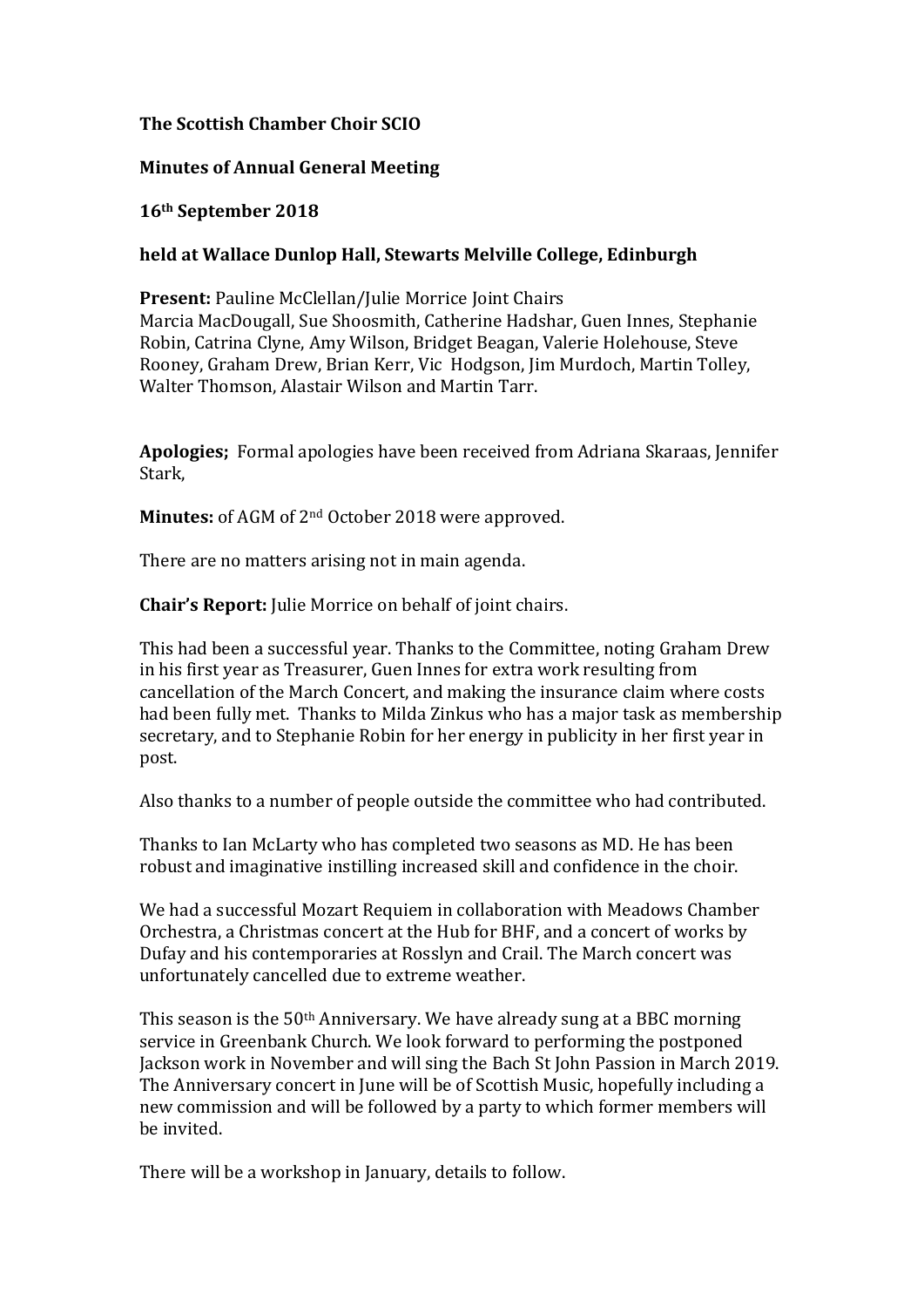The choir numbers 32 members, 6 having left and 6 joined.

### **Treasurer's report:** Graham Drew

The accounts are annexed. These are prepared on a cash accounting basis. The surplus of over  $\text{\pounds}2000$  was highlighted including over  $\text{\pounds}1000$  for the Christmas concert for BHF. The cancellation of the Jackson concert was fully reimbursed, noting, in answer to a question, that the insurance premium was part of Making Music membership and should not be affected by the claim. The subscription covers costs and need not be increased.

## **Musical Director's report: Iain McLarty**

He summarized his formal report to say that the Mozart collaboration with Meadows Chamber Orchestra had been a success. The cancellation of the Jackson concert was unfortunate but the postponed performance will be even better with the extra rehearsal available. The Dufay concert in Rosslyn was particularly good.

He thanked the choir for their enthusiasm.

The formal report:

"The 2017-18 season had a real mix of different challenges and some extremely successful concerts. It was great to be able to collaborate on the Mozart Requiem with the Meadows Chamber Orchestra and to work on a piece which is well known but which allowed us to focus on achieving a detailed corporate understanding of it. The collaboration seemed to be a success and hopefully can be developed further in the future. The Christmas concert offered a contrast in repertoire but most importantly from my perspective, brought in substantial income which allows us to be ambitious in other concerts. It was unfortunate that the Jackson concert had to be cancelled but it is great that we are able to do this programme in November and ultimately it will benefit from the extra rehearsals. In many ways the Dufay programme was the most technically demanding but everyone really rose to this challenge and the Rosslyn concert in particular was a real highlight.

Having focused on recruitment over the last two years it was great to see all of the sections of the choir reaching our target numbers, even if we never had a full complement for any particular concert. With a number of people leaving over the summer it looks like our numbers are low again but we should take encouragement from the success of our recruitment over the last few years and a huge thanks to all those who have been working on this.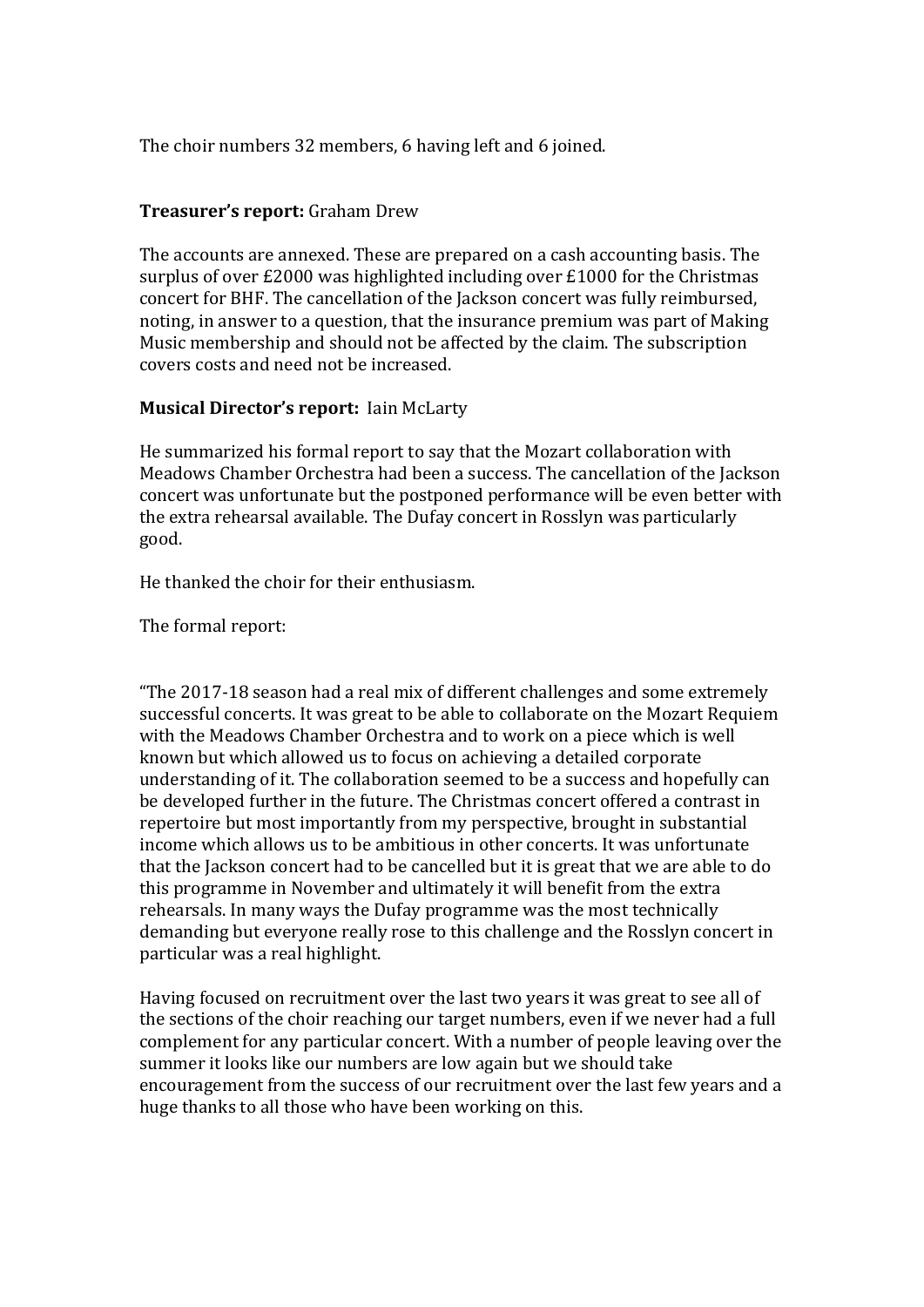It was very useful to continue the "check ups" with the tenors and basses and I appreciate everyone taking the time to do these. This year we will revisit the seating exercise with all sections in order to build it.

We ran a conducting scholar scheme for the first time and this had both positives and negatives. This is inevitable with anything being run for the first time and from a personal perspective I learned a huge amount about how to practically run this in order to benefit both the choir and the conducting scholar. While we are not planning on running it again this year I hope that we will do so again in the future as it is something not being done by any other group in Scotland at present.

Finally, a huge thanks to everyone who works so hard to run the choir. I've enjoved the positive energy which so many people bring to this and look forward to another successful year".

### **Publicity report:** Stephanie Robin

The publicity for Mozart had been fairly easy but we had only sold a few tickets for the cancelled concert in March. We had a good audience at Rosslyn and Crail.

The present season will be more challenging. We need to seek a different audience through focus groups and generally members doing their best. We should not take the selling the Bach concert for granted and the  $50<sup>th</sup>$  anniversary concert will be challenging. We should think of different ways of promoting it and generally seek to be known outside of Edinburgh.

### **Tour report:** Guen Innes

A mini tour of one night away is planned, with two concerts. It will not be elaborate or expensive, probably 22/23 June 2019 in Glasgow and the West.

### Election of Office Bearers for year 2018/19:

The present holders of offices are standing for re-election and were all reelected, proposed by Catherine Hadshar and seconded by Sue Shoosmith as follows: Charity Trustee offices; Joint Chairs: Pauline McClellan (who also acts as librarian) and Julie Morrice Secretary: Vacant Treasurer: Graham Drew Ordinary member: Milda Zinkus (as membership secretary)

Co-opted members who attend committee meetings: Concert Secretary: Guen Innes Publicity manager: Stephanie Robin Minute secretary: Walter Thomson